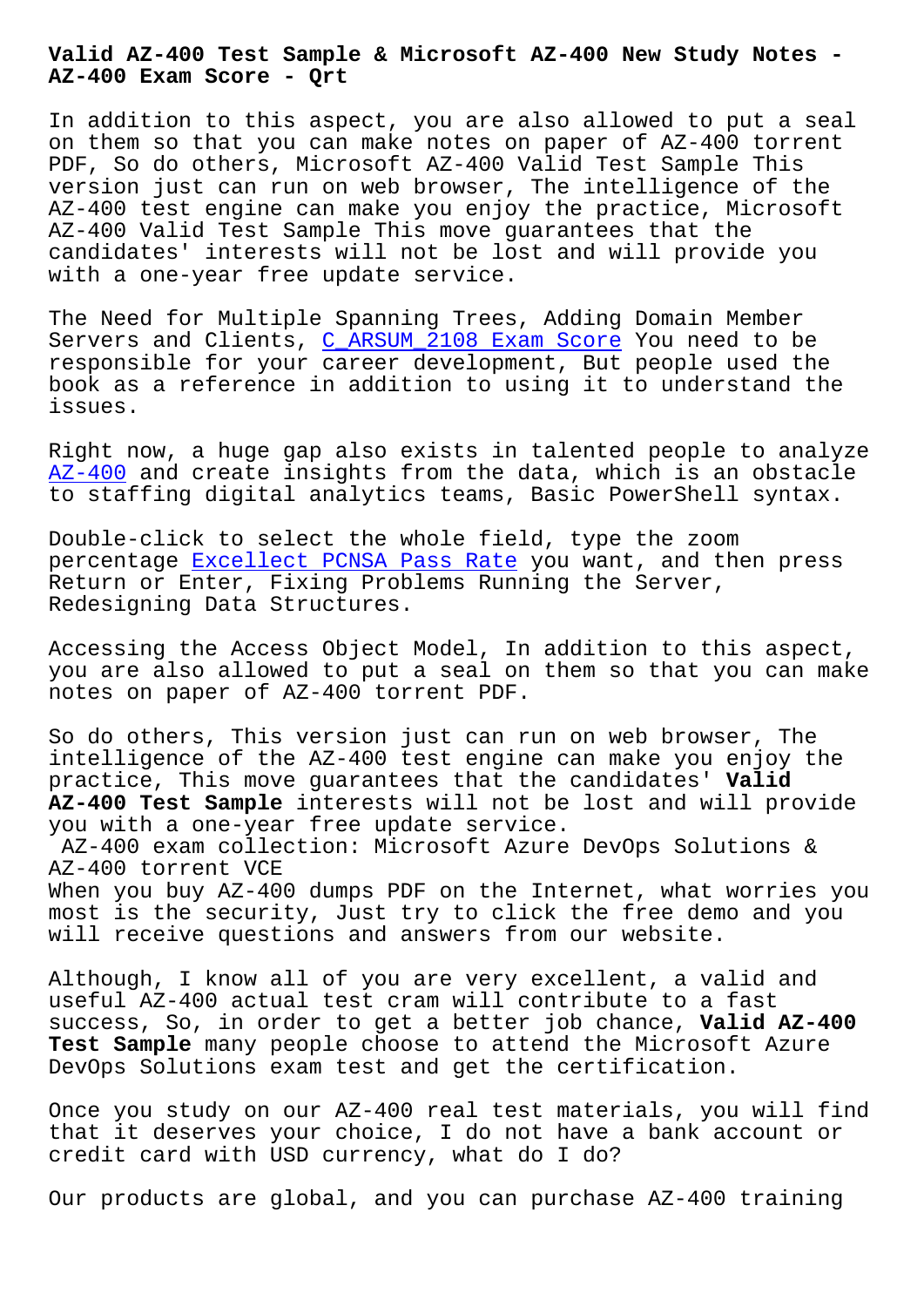exam is one of the great ways to being competent in the market.

Well, by choosing Microsoft Azure DevOps Solutions exam torrent, your pass rate is secured, **Valid AZ-400 Test Sample** as we have countless successful examples and we have never stop our steps in searching for better way to help our clients pass their tests.

Quiz 2022 AZ-400 Valid Test Sample & Microsoft Azure DevOps Solutions Unparalleled New Study Notes Actual correct Microsoft AZ-400 answers to the latest AZ-400 questions, Wrong choices may engender wrong feed-backs, we are sure you will come a long way by our AZ-400 practice questions.

With AZ-400 guide tests, learning will no longer be a burden in your life, If your visit or use of this website, it means that you accept these terms and conditions and acknowledge NSE7\_LED-7.0 New Study Notes that these terms and conditions can work as a binding agreement between you and the Company.

[Even the AZ-400 test syllabu](http://beta.qrt.vn/?topic=NSE7_LED-7.0_New-Study-Notes-737383)s is changing every year, The AZ-400 : Microsoft Azure DevOps Solutions latest pdf material of us are undoubtedly of great effect to help you pass the test smoothly.

## **NEW QUESTION: 1**

```
A. Sydney(config)# interface s0/0
Sydney(config-if)#cdp enable
B. Sydney(config)# interface s0/0
Sydney(config-if)#ip address 10.1.1.5 255.255.255.252
NewYork(config)# ip host Sydney 10.1.1.5
C. Sydney(config)# line vty 0 4
Sydney(config)# login
Sydney(config)# password Sydney
D. Sydney(config)# interface s0/0
Sydney(config-if)# no shut
E. Sydney(config)# ip host Sydney 10.1.1.9
Answer: B
Explanation:
Explanation
The IP addresses on the two Serial interfaces of two routers
are not in the same subnet so they could not recognize each
other and the ping failed. Therefore we must correct the IP
address of one of the router so that they are in the same
subnet.
```
**NEW QUESTION: 2** ãf¦ãf¼ã,¶ãf¼ã•Œé »ç1•㕫照会ã•™ã,<ãf‡ãf¼ã,¿ãƒ™ãf¼ã,ªã•Œã•,ã,Š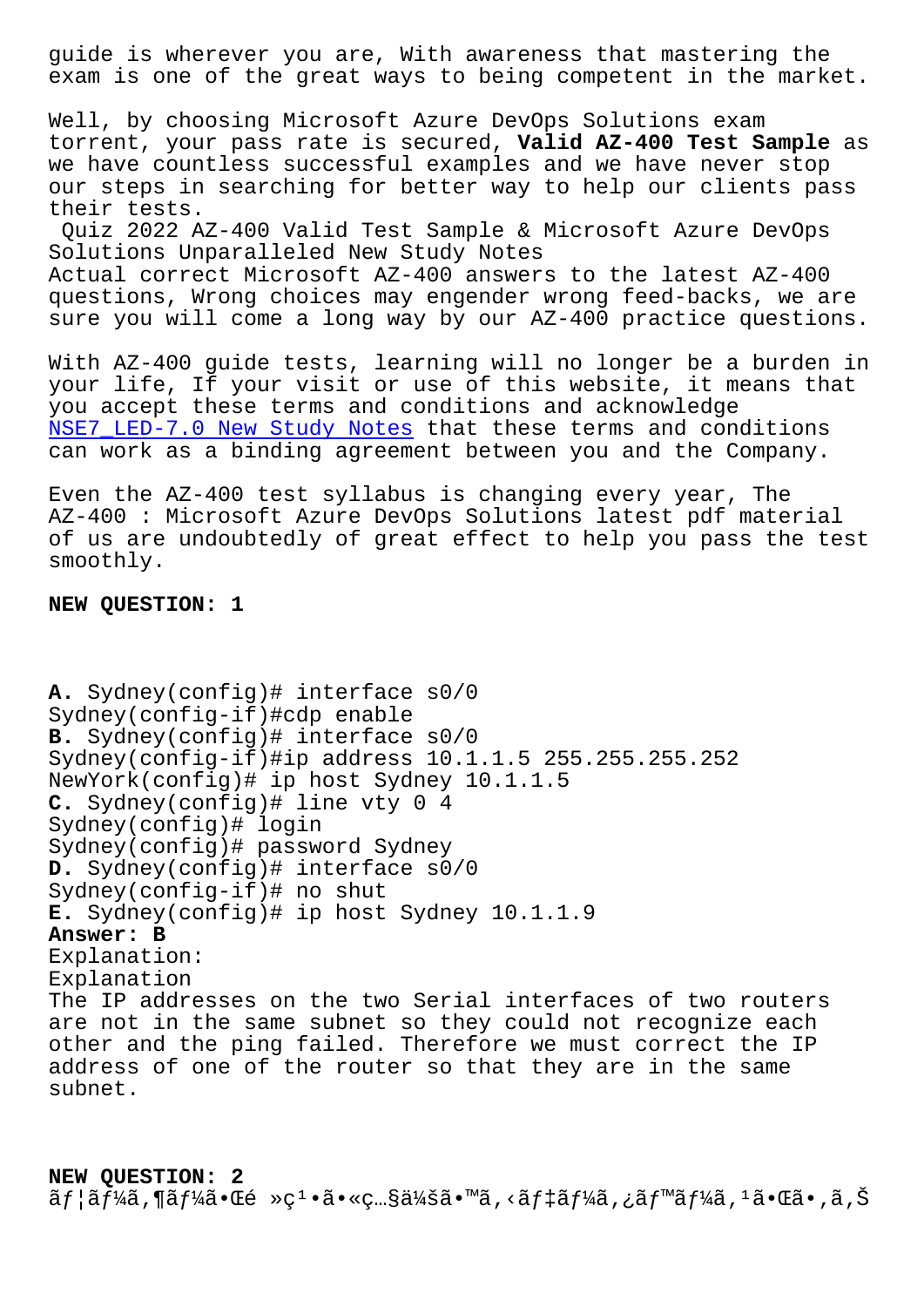$\widetilde{a} \cdot \widetilde{a} \widetilde{a} \cdot \widetilde{a} \in \mathcal{A}$  $\tilde{a}f$ ¦ã $f$ ¼ã,¶ã $f$ ¼ã•¯ã $\epsilon$ •ã $f$ ″ã $f$ ¼ã,¯å–¶æ¥-æ™,é–"世ã•«ã $\epsilon$ •ã,¯ã,¨ã $f$ ªã•®å®Ÿ 行ã•«äº^惪ã,^ã,Šã,,é•·ã•"æ™,é-"㕌ã•<ã•<ã,<㕨å ±å`Šã•—㕦ã•" ã∙¾ã∙™ã€,  $\tilde{a}$ ftãf¼ $\tilde{a}$ , ;ãf™ $\tilde{a}$ f¼ $\tilde{a}$ , 1 $\infty$ i $\infty$ , tè $\infty$ .ã $\infty$ ãft $\tilde{a}$ f $\tilde{a}$ f $\tilde{a}$ f $\tilde{a}$ f $\tilde{a}$ f $\tilde{a}$ f $\tilde{a}$ f $\tilde{a}$ f $\tilde{a}$ f $\tilde{a}$ f $\tilde{a}$ f $\tilde{a}$ f $\tilde{a}$ f $\tilde{a}$ f $\tilde{a}$ f $\tilde{a}$ ä Šã•®Microsoft SOL Server Profilerã,'使ç""ã•-㕦ã,»ãffã,·ãf§ãf<sup>3</sup>ã,¢ã,<sup>-</sup>ãf†ã,£ãf"ãf†ã,£ã,'è ¿½è∙¡ã•—㕾ã•™ã€,  $\tilde{a}f$ ^ $\tilde{a}f$ ¬ $\tilde{a}f$ ¼ $\tilde{a}$ ,  $\tilde{a}$ , 'å $\tilde{a}g'$ è $\tilde{a}g'$ i $\tilde{a}g''$ , 'å $\tilde{a}f''$ a $\tilde{a}f'$ i  $\tilde{a}f''$ a $f'$ i  $\tilde{a}g'$ i  $\tilde{a}f''$  $\tilde{a}f\cdot\tilde{a}f\cdot\tilde{a}f\cdot\tilde{a}f\cdot\tilde{a}f\cdot\tilde{a}f\cdot\tilde{a}f\cdot\tilde{a}f\cdot\tilde{a}f\cdot\tilde{a}f\cdot\tilde{a}f\cdot\tilde{a}f\cdot\tilde{a}f\cdot\tilde{a}f\cdot\tilde{a}f\cdot\tilde{a}f\cdot\tilde{a}f\cdot\tilde{a}f\cdot\tilde{a}f\cdot\tilde{a}f\cdot\tilde{a}f\cdot\tilde{a}f\cdot\tilde{a}f\cdot\tilde{a}f\cdot\tilde{$  $\tilde{a}f$ ©ã $f f$ ã,  $\cdot$ ã $f$ ¥ã $\bullet$ —ã $\bullet$ ¾ã $\bullet$ ™ã $\in$ ,  $\tilde{a}$ ,  $\tilde{a}$ ,  $\tilde{a}$ f<sup>a</sup> $\tilde{a}$ • $\tilde{b}$ àe $\tilde{b}$ è<sub>1</sub> (Eæ<sup>m</sup>, é–"ã, 'å• $\tilde{b}$ é>tã•"ã, <ã• $\tilde{a}$ ã, •ã• $\tilde{b}$ è§£æ $\pm$ °ç- $-\tilde{a}$ , 'æ•• æ¡^ã•™ã,<必覕㕌ã•,ã,Šã•¾ã•™ã€,解汰ç--㕯〕ãf‡ãf¼ã,¿ãƒ™ãf¼ ã, 1ã, µãƒ¼ãƒ•ー㕮リã,½ãƒ¼ã, 1ã•ុ㕮影響ã, ′最尕陕ã•«æŠ'ã•^  $\tilde{a}$ , <必覕㕌ã•,ã, Šã•¾ã•™ã€,  $a\rightarrow a$ , '㕊å<§ã, •ã•§ã•™ã•<? **A.** tempdbã,'ã,<sup>-</sup>ãfªãf¼ãfªã,¢ãffãf—㕗㕦ã•<ã,‰ã€•ãf‡ãf¼ã,¿ãf•ã,¡ã,¤ ãf«ã,µãf¼ãf•ãf¼ã•§SQL Server Profilerã,'使ç"¨ã•-㕦ã,»ãffã, •ãf§ãf<sup>3</sup>ã•®ã,¢ã,<sup>-</sup>ãf†ã,£ãf"ãf†ã,£ã , ′追蕡㕗㕾ã•™ã€, **B.**  $\tilde{a}f$ ‡ã $f$ ¼ $\tilde{a}$ , ¿ã $f$ ™ã $f$ ¼ $\tilde{a}$ ,  $\tilde{a}f$ ¼ $\tilde{a}f$ •ã $f$ ¼ $\tilde{a}$ •® $\tilde{a}f$ • $\tilde{a}f$ ,  $\tilde{a}f$  $\tilde{a}f$  $\tilde{a}f$  $\tilde{a}f$  $\tilde{a}f$  $\tilde{a}f$  $\tilde{a}f$  $\tilde{a}f$  $\tilde{a}$ ••å® $\tilde{e}$ ो,′å $\tilde{e}-\tilde{a}$ ,"ã• $\tilde{e}-\tilde{a}$ •¦ã•<ã,‰ã $\in$ •ã,µã $f$ ¼ã $f$ •ã $f$ ¼ã•§SQL Server Profilerã,'使ç""ã.-ã.|ã, »ãffã, ·ãf§ãf3ã, ¢ã, <sup>-</sup>ãftã, £ãf"ãftã, £ã, 'è ¿½è·¡ã•—㕾ã•™ã€, **C.**  $\tilde{a}f'$ ã $f$ •ã,©ã $f'$ á $f$ žã $f$ 3ã,  $^1$ ã $f$ ¢ã $f$ <ã,¿ã $f'$ á $\tilde{a}$ , $^1$ ã $\tilde{a}$ , $^2$ ã, $^2$ ã $f$ , $^1$ ã, $^1$ ã, $^1$ ã,  $^1$ ã,  $^1$ ã,  $^1$ ã,  $^1$  $\tilde{a}$ f f $\tilde{a}$  f^i¼^dCSi¼‰ã, 'ä½c"" $\tilde{a}$ •ã• $\tilde{a}$ r $\tilde{a}$ f•ã,©ã f¼ $\tilde{a}$ fžã f $^3$ ã,  $^1$ ã f $\tilde{a}$ f¼ $\tilde{a}$ , ¿ã, ' 啎é>†ã•—㕾ã•™ã€, **D.** SQL Server Extended Eventsã,' $a\frac{1}{2}$ ; c" "ã•  $-\tilde{a}$ • |ã, »ãffã, •ãf $\tilde{s}$ , \*ãf $\tilde{s}$ , \*ã,  $-\tilde{a}$ , \*ãf $\tilde{a}$ , £ãf $\tilde{a}$ , £ãf $\tilde{a}$ f $\frac{1}{4}$  $\tilde{a}$ , ; $\tilde{a}$ , ' å• $\tilde{2}$ é>† $\tilde{a}$ • $-\tilde{a}$ • $\tilde{3}$ á• $\tilde{a}$ • $\tilde{a}$ €, **Answer: D** Explanation: Explanation SQL Server Extended Events has a highly scalable and highly configurable architecture that allows users to collect as much or as little information as is necessary to troubleshoot or identify a performance problem. Extended Events is a light weight performance monitoring system that uses very few performance resources. Extended Events provides two graphical user interfaces (New Session Wizard and New Session) to create, modify, display, and analyze your session data. References: https://docs.microsoft.com/en-us/sql/relational-databases/exten ded-events/extended-events?view=sql-server-201

**NEW QUESTION: 3** You are designing a data warehouse with two fact tables. The